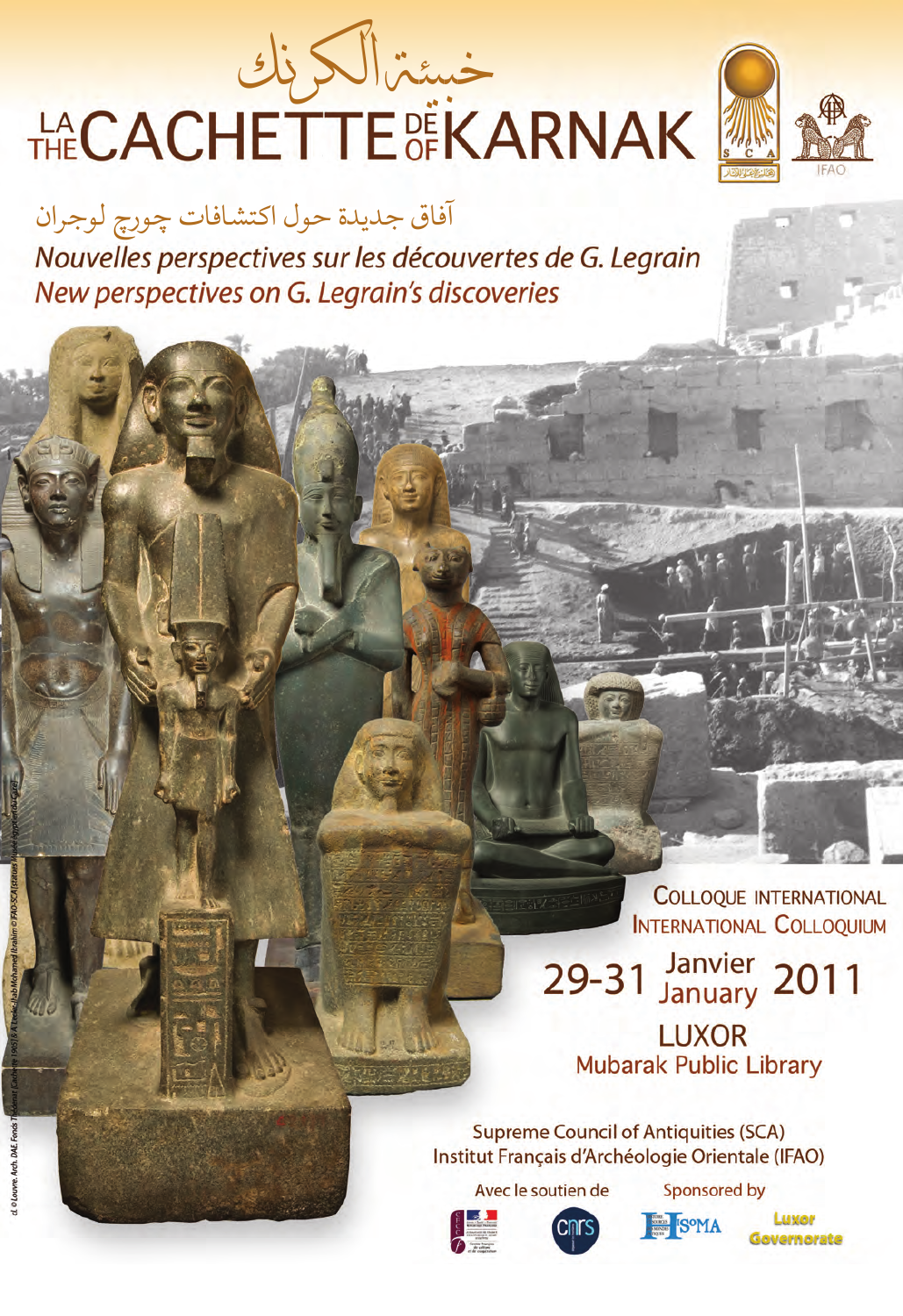

# *Saturday 29 January 2011* **Samedi 29 janvier 2011**

### *6 pm : Opening session* **– Séance inaugurale**

# *Inaugural speeches and tribute to Georges Legrain* **Discours liminaires et hommage à G. Legrain**

- Dr. Zahi Hawass, *Vice Minister of Culture, Secretary General of the SCA.*
- Mr. Jean-Félix Paganon, *Ambassador of France to Egypt.*
- Dr. Samir Farag, *Governor of Luxor.*
- Dr. Béatrix Midant-Reynes, *Director of the IFAO.*
- Dr. Sabri Abdel Aziz, *Head of Egyptology Sector (SCA).*
- Prof. Ali Radwan, *Chairman of the Arabs Archaeologists Union.*
- M. Gérard Legrain, *grandson of Georges Legrain.*

L. Coulon, *The Karnak Cachette Database Project (ifao – sca)*

Le projet «Base de données Cachette de Karnak» (Ifao – CSA)

## *Sunday 30 January 2011* **Dimanche 30 janvier 2011**

# *Morning session* **– Matin (9:30 am – 12:30 am) Session chaired by Prof. Ali Radwan and Prof. Laure Pantalacci**

### *The Karnak Cachette and Caches in Pharaonic Egypt*

### **La Cachette de Karnak et les cachettes en Égypte Pharaonique**

9:30 am – 10:00 am **Pascal Vernus,** «Cachettes dans l'Égypte pharaonique, de l'archéologie à l'idéologie» 10:00 am – 10:30 am **Dominique Valbelle,** «Remploi, enfouissement de statues et cachettes» 10:30 am – 11:00 am **Richard Fazzini,** « The Ancient Fate of Some Statues at South Karnak » 11:00 am – 11:30 am *Coffee Break* – Pause café 11:30 am – 12:00 pm **Betsy Bryan,** «Statue caches at the Mut Temples : Setting and intentions» 12:00 pm – 12:30 pm **Emmanuel Jambon,** «"Rest in Pieces". Some Remarks on the Fill of the Karnak Cachette» 12:30 pm – 2:15 pm *Lunch Break* – Pause déjeuner

### *Afternoon session* **– Après-midi (2:15 pm – 4:30 pm)**

### **Session chaired by Dr. Gihane Zaki and Dr. François Larché**

### *New Data on Dispersed Objects from the Karnak Cachette*

### **Nouvelles données sur des objets dispersés provenant de la Cachette de Karnak**

- 2:15 pm 2:45 pm **Hourig Sourouzian,** «Sort des antiquités égyptiennes découvertes en place. Dispersement ou conservation sur site ?»
- 2:45 pm 3:15 pm **Ray W. Johnson,** «Obsidian Elements from a Composite Cult Statue of Amenhotep III in the Karnak Cachette»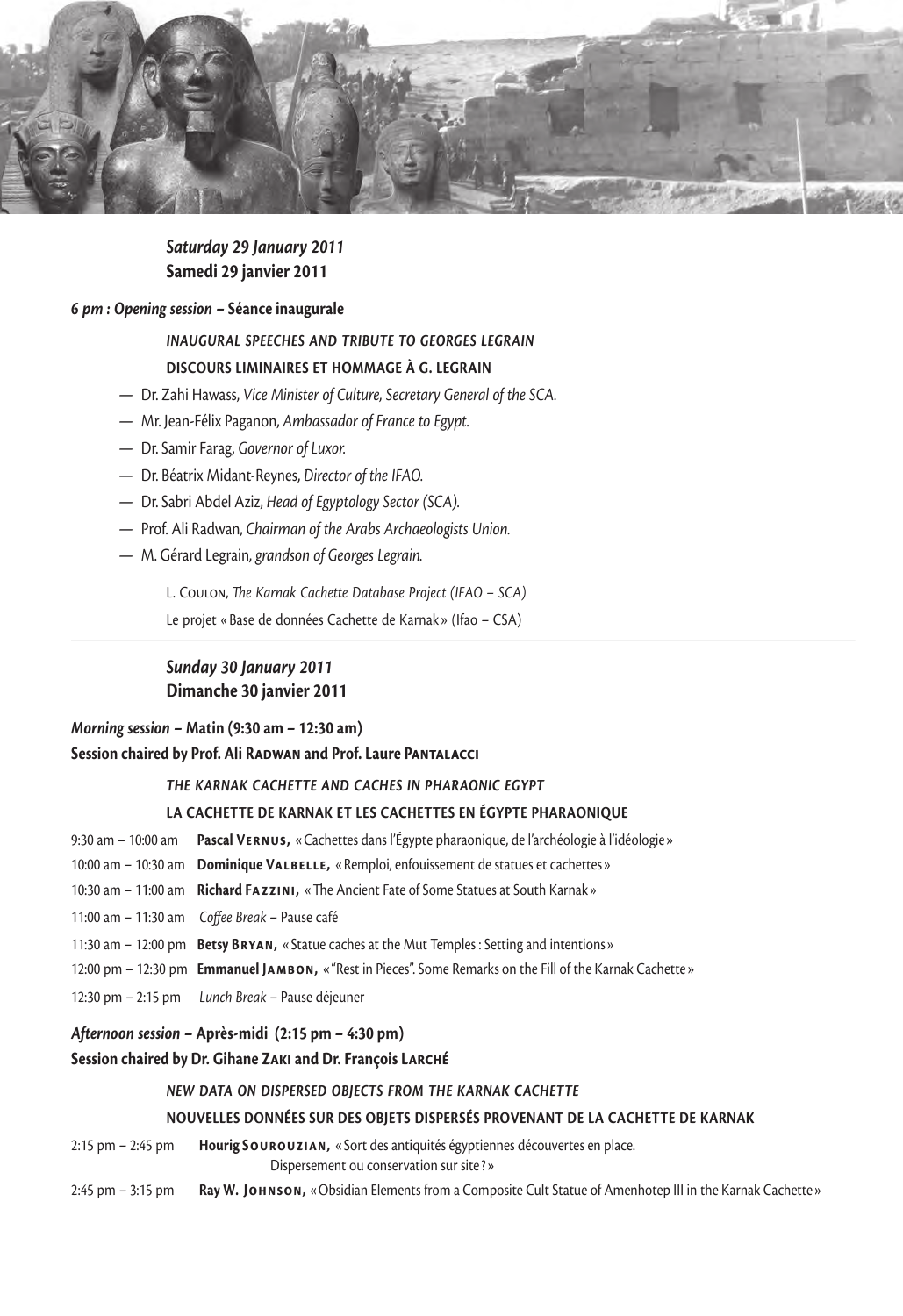

| $3:15$ pm $-3:30$ pm                | Coffee Break – Pause café                                                                                 |
|-------------------------------------|-----------------------------------------------------------------------------------------------------------|
| $3:30 \text{ pm} - 4:00 \text{ pm}$ | Hassan SELIM, «Two Unpublished Royal Statue Bases from Karnak Temple in the Egyptian Museum, Cairo »      |
| $4:00 \text{ pm} - 4:30 \text{ pm}$ | David KLOTZ, «A Good Burial in the West: Late Period Theban Statues in Smaller American Collections»      |
| From 4:30 pm                        | Visit at Karnak, including the Cachette courtyard<br>Visite à Karnak, notamment de la cour de la Cachette |

# *Monday 31 January 2011* **Lundi 31 janvier 2011**

# *Morning session* **– Matin (9:30 am–12:30 am) Session chaired by Prof. Fayza Haikal and Prof. Dominique Valbelle**

# *The Karnak Cachette and its Contribution to the Study of Egyptian History and Art* **La Cachette de Karnak et sa contribution à l'étude de l'histoire et de l'art égyptiens**

|                       | 9: 30 am - 10:00 am <b>David LORAND,</b> «From dedication to favissa. Montuhotep's journey in Karnak»                                                                              |
|-----------------------|------------------------------------------------------------------------------------------------------------------------------------------------------------------------------------|
|                       | 10:00 am - 10:30 am <b>Daniel Polz,</b> «Some Remarks on Building Activities in Karnak<br>during the Later Part of the Second Intermediate Period »                                |
|                       | 10:30 am - 11:00 am Ute RUMMEL, «Like father, like son : the High Priests of Amun Ramsesnakht and Amenhotep<br>and their double tomb complex (K93.11/K93.12) at Dra' Abu el-Naga » |
|                       | 11:00 am - 11:30 am Coffee Break - Pause café                                                                                                                                      |
|                       | 11:30 am - 12:00 pm Helmut BRANDL, «The Libyan Period Stone Statuary of the Cachette.<br>Remarks Concerning Materials, Iconography and Style »                                     |
|                       | 12:00 pm - 12:30 pm Frédéric PAYRAUDEAU, «High Priests of Amun in the Karnak Cachette:<br>an Inventory of the Documentation for the Third Intermediate Period »                    |
| 12:30 pm $-$ 2:15 pm  | Lunch Break - Pause déjeuner                                                                                                                                                       |
|                       | Afternoon session - Après-midi (2:15 pm - 5:30 pm)<br>Session chaired by Dr. Sabri ABDEL AzIz and Dr. Guillemette ANDREU                                                           |
|                       | LATE PERIOD STATUES FROM THE CACHETTE AND THEIR FUNCTION IN KARNAK TEMPLES                                                                                                         |
|                       | LES STATUES D'ÉPOQUE TARDIVE PROVENANT DE LA CACHETTE<br>ET LEUR FONCTION DANS LES TEMPLES DE KARNAK                                                                               |
| $2:15$ pm $- 2:45$ pm | Karl JANSEN-WINKELN, «Remarks on the Function of the Temple Statue and its Cult in the Late Period»                                                                                |
| $2:45$ pm $-3:15$ pm  | Olivier PERDU, «À propos de la statue K 744 (= Caire JE 38602): statues de temple et statues d'orants »                                                                            |
| $3:15$ pm $-3:45$ pm  | Cynthia MAY SHEIKHOLESLAMI, «The Many Faces of Piety: Multiple Statues for a Single Individual<br>from the Karnak Cachette»                                                        |
| $3:45$ pm $-4:15$ pm  | Coffee Break - Pause café                                                                                                                                                          |
| 4:15 pm $-$ 4:45 pm   | Campbell PRICE, «Archaism and Filial Piety: An Unusual Ptolemaic Pair Statue from the Cachette (JE 37136/K 164) »                                                                  |
| 4:45 pm $-$ 5:15 pm   | Laurent COULON, « The Stone Statues of Osiris from the Karnak Cachette:<br>a Contribution to the Study of the Cults and Forms of Osiris at Karnak»                                 |
| 5:15 pm $-$ 5:30 pm   | Conclusion                                                                                                                                                                         |